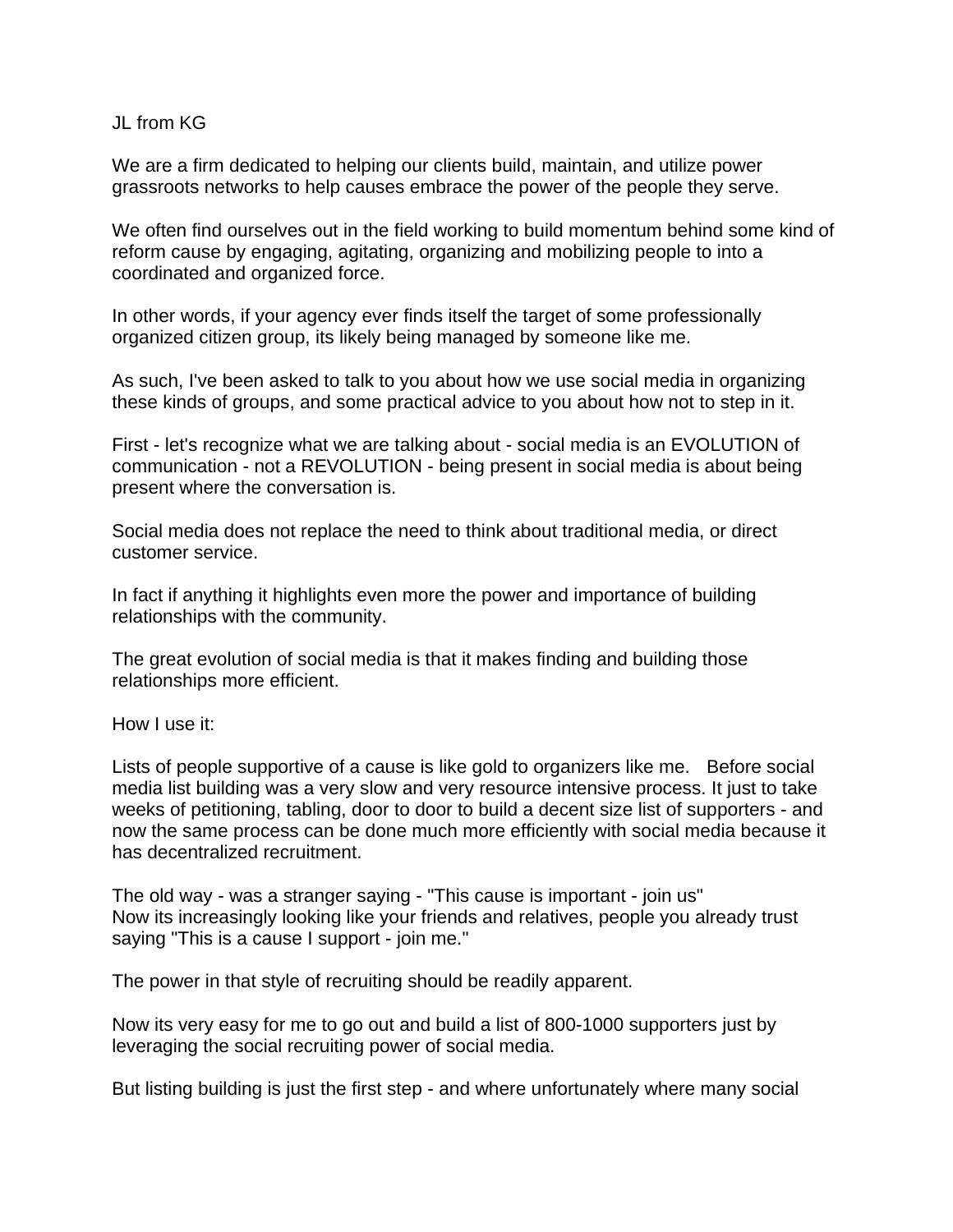media evangelists stop. The goal is not to get as many followers as possible, but instead to build the most genuine relationship possible.

Once I get that list of supporters - I view those in much the same way as a salesman would view sales leads. I have a list of people that have all said "I care about this" and my job is to figure out how to build on that.

I firmly believe that there is no more powerful way to influence a decision maker than highly personal contact. 10 face to face conversations can be more powerful than 100 generic emails.

But if I want to get my people to communicate personally, I am going to need to develop that relationship OFFLINE.

Recruit online. Inform online. Engage offline.

Here is a practical tip when you find yourself the subject of attention by an organized reform minded group. Remember that good organizers often use a strategy similar to Ju-Jitsu. Ju-Jitsu is a martial art that is not about brute force, or aggressive attacks, but instead the strategic redirection of energy.

Instead of punching your opponent, you wait for them to punch and use their own force against them.

The same is true with organizing. The power of a tactic is never in its direct effect on the target, but in the reaction it generates from the target.

If we are completely ignored by our target - we use it to illustrate how "out of touch" and disconnected they are from the community and we recruit based on that.

If the target is callous in their response or otherwise missteps we likewise can use it as fuel to organize.

So whats the answer?

Smart, genuine engagement -

BE PRESENT wherever the conversation is - If you are absent then you've lost the ability to shape it. So be present on social media.

Finally - respond deliberately and intelligently -

The US Air Force has figured this one out - In seeking to draft a social media response policy they have developed a decision tree which works very well in guiding how to engage deliberately and intelligently.

<<SHOW AIR FORCE Chart >>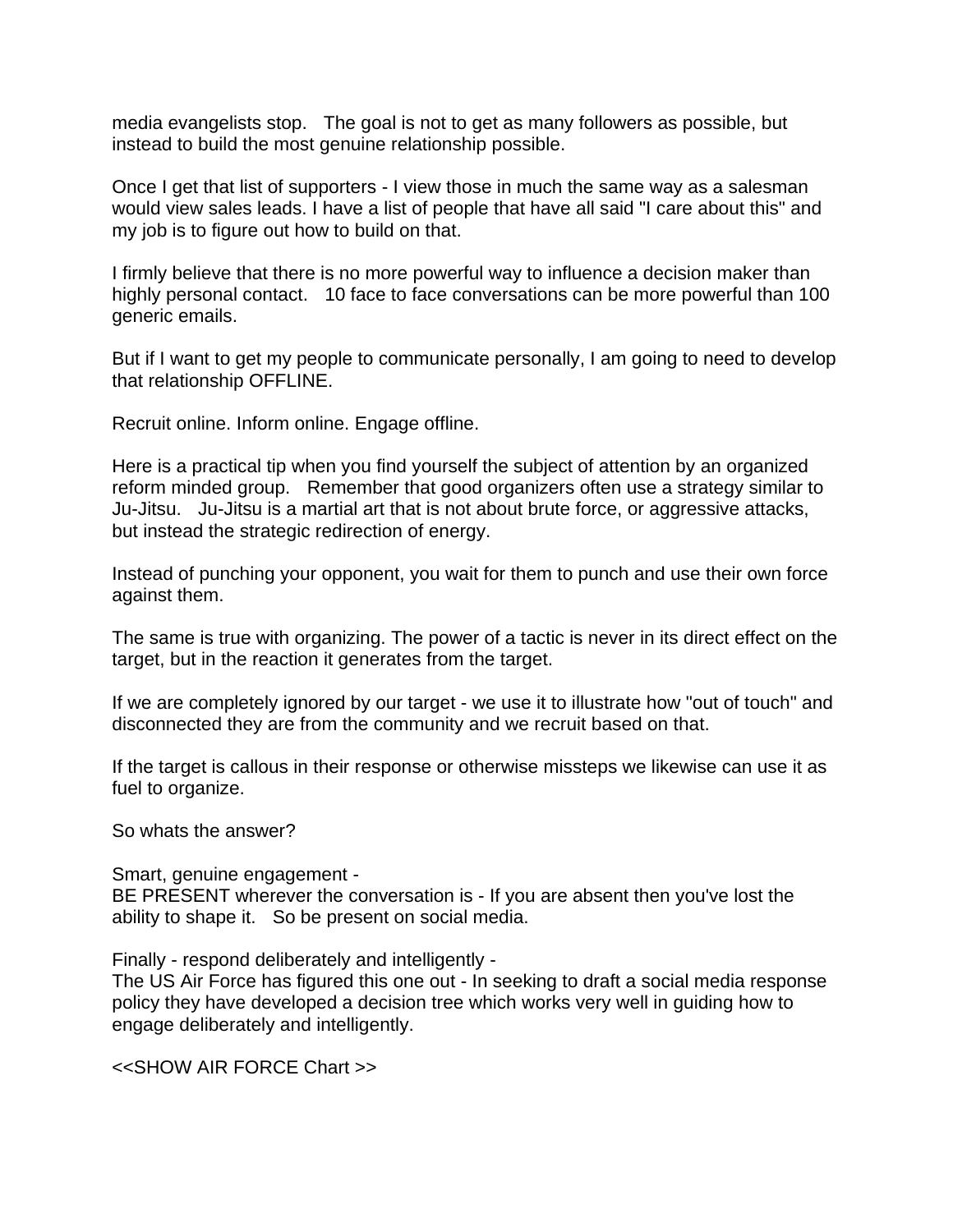I'm going to get out of the way now and let some of our other panelists discuss more directly how social media can be used to meet the unique challenges and opportunities of the transportation sector. I will stick around to take questions at the end or I invite you to contact me anytime.



Kansas Grassroots.com 785.813.1130 @jakelowen Jake@KansasGrassroots.com